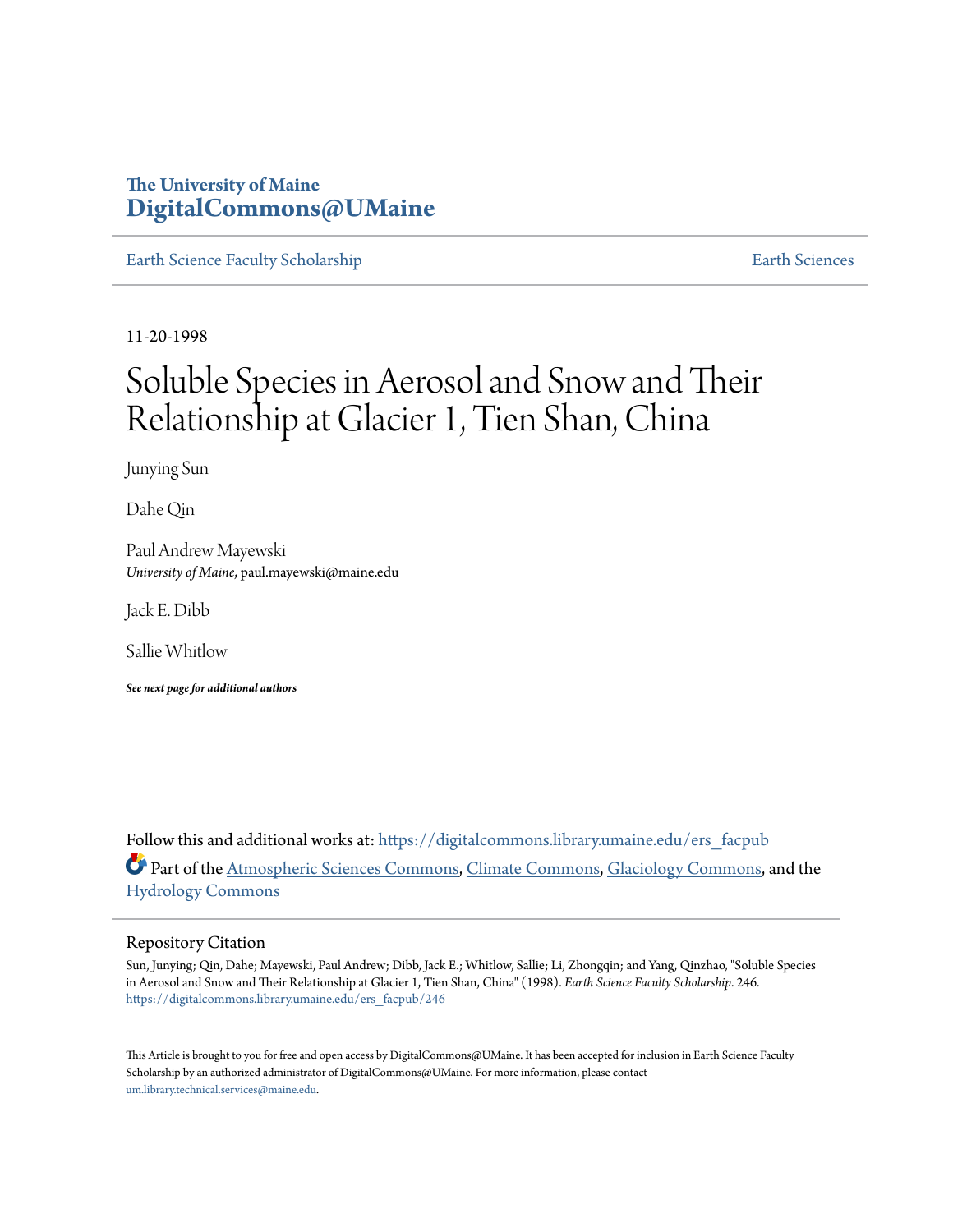# **Authors**

Junying Sun, Dahe Qin, Paul Andrew Mayewski, Jack E. Dibb, Sallie Whitlow, Zhongqin Li, and Qinzhao Yang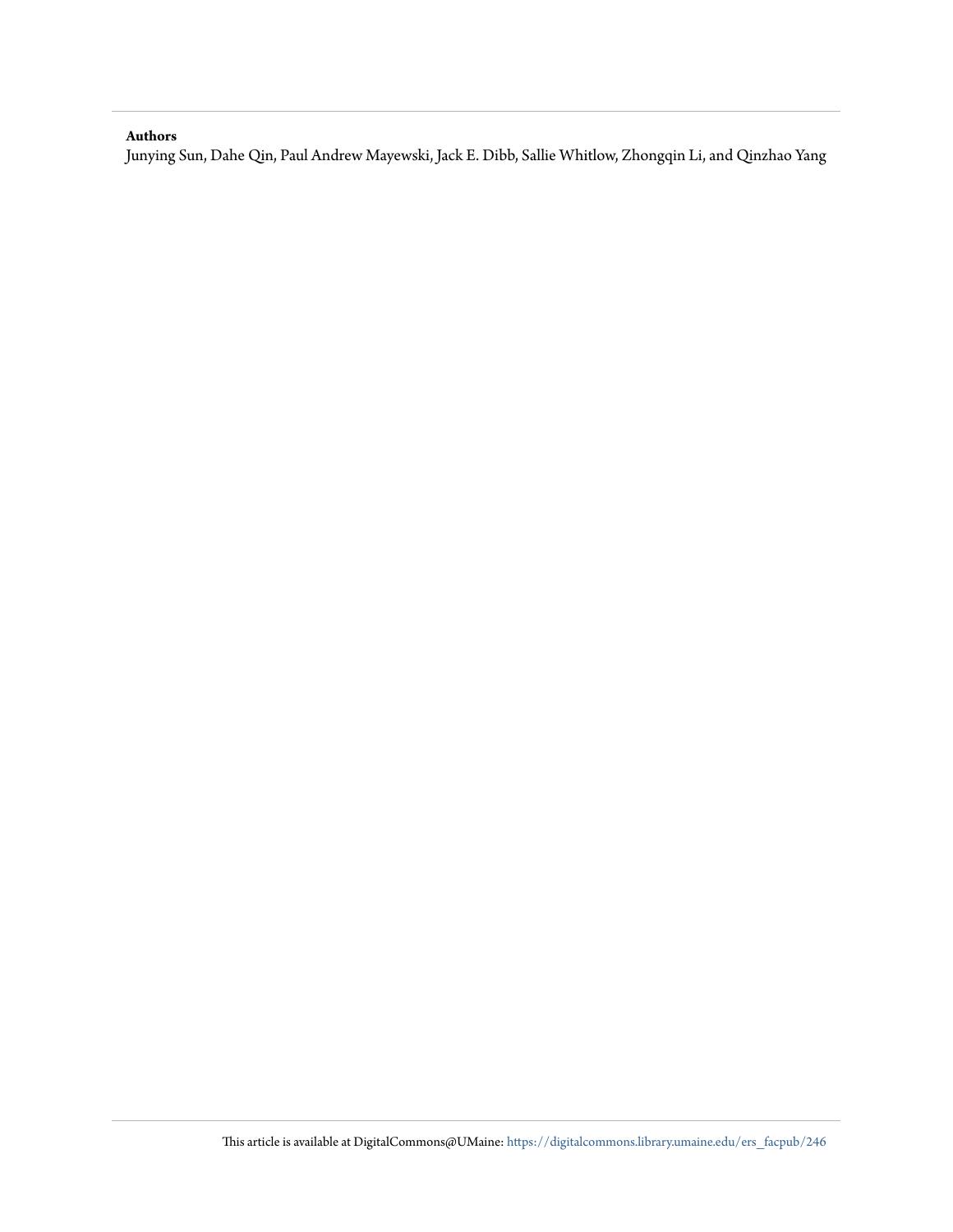# **Soluble species in aerosol and snow and their relationship at Glacier 1, Tien Shan, China**

Junying Sun,<sup>1</sup> Dahe Qin,<sup>1</sup> Paul A. Mayewski,<sup>2</sup> Jack E. Dibb,<sup>2</sup> Sallie Whitlow,<sup>2</sup> Zhongqin Li,<sup>1</sup> Qinzhao Yang<sup>2</sup>

**Abstract.** Simultaneous sampling of aerosol  $(n = 20)$  and snow  $(n = 114)$  was made **at Glacier 1, Tien Shan, between May 19 and June 29, 1996. Similar temporal patterns of some major ion (calcium, magnesium, potassium, sodium, chloride, and sulfate) concentrations between snow and aerosol show that snow chemistry basically reflects changes in the chemistry of the atmosphere. This gives us confidence in the reconstruction of past atmospheric change using some snow data. There are no significant correlations between aerosol and snow samples for ammonium and nitrate. This suggests that postdepositional and/or postcollection processes may alter ammonium and nitrate concentrations in snow. The fact that the measured cations in aerosol and snow always exceed the measured anions suggests that the atmosphere is alkaline over Glacier 1, Tien Shan. In aerosol and snow samples, calcium is the dominant cationic species, with sulfate and presumed carbonate being the dominant anions. There is a very good inverse**  relationship ( $r = 0.96$ ) between the equivalence ratio of calcium to sulfate and the ratio **of ammonium to sulfate in aerosols, but this relationship does not hold for snow. This further suggests that postdepositional and/or postcollection processes exert important controls on ammonium concentrations in snow. Although melt-freeze cycles might increase the concentration of all crustal species through progressive dissolution of dust, these cycles seem most important for magnesium and carbonate.** 

# **1. Introduction**

**Glaciochemical records have been extensively studied over polar ice sheets and mountain glaciers and have become established as one of the primary archives of atmospheric composition of the past [Mayewski et al., 1990]. However, the interpretation of glaciochemical records is based on the assumption that there is a close relationship between changes in chemical composition of the atmosphere and that in snow [Wolff, 1996]. To fully interpret glaciochemical records of change in the composition of the atmosphere, recent studies have tried to develop transfer functions among air, snow, and ice [Dibb and Jaffrezo, 1997]. Several programs, initiated at Dye 3 (south Greenland) in 1989 and now running at Summit (central Greenland), have started to address these problems [Dibb el al., 1992; Dibb and Jaffrezo, 1997; Davidson et al., 1993]. The Dye 3 Gas and Sampling Program (DGASP), in which a wide variety of constituents were sampled in aerosol and fresh snow [Jaffrezo and Davidson, 1993], was designed as an international effort to study the processes influencing chemical species that eventually reach the deep ice in the south of Greenland. Detailed examination of a 2-week period in April 1989 during the Dye 3 Gas and Aerosol Sampling Program showed that although the overall seasonal pattern in the air was reflected in the snow for a number of species (e.g., MSA, sulfate, sodium,** 

**Copyright 1998 by the American Geophysical Union.** 

**Paper number 98JD01802. 0148-0227/98/98JD-01802509.00** 

**calcium, aluminum), it was difficult to use snowpit and ice core**  data to identify specific daily events [Davidson et al., 1993]. Natural radionuclides such as <sup>7</sup>Be and <sup>210</sup>Pb in the atmosphere **and snow near Summit, Greenland, indicate the complexity of**  air-snow transfer processes [*Dibb et al.*, 1992]. For the revers**ible species, i.e., volatile components of the atmosphere, postdepositional processes modify chemical concentrations in snow [Dibb el al., 1994]. However, little attention has been given to air-snow relationships in mountain glaciers. Only one study conducted at central Asia reported the major ion concentration of aerosol collected by Teflon filter using a low-volume**  sampling system [Wake et al., 1994].

**Although the chemical composition of the snowpack at Gla**cier 1, Tien Shan, was investigated by Wake et al. [1992] and Williams et al. [1992], no companion aerosol studies have been **conducted to date. Since Glacier 1 is near the Lanzhou Institute of Glaciology and Geocryology (LIGG) Mountain Glaciological Station and Daxigou Meteorological Station, it is relatively easy to carry out daily aerosol and snow sampling and to compare these measurements to meteorological data. Simultaneous aerosol and surface snow samples were collected between May 19 and June 29, 1996, at Glacier 1, Tien Shan, and analyzed for major ions using ion chromatography.** 

**The main purpose of this study is to examine the temporal variation in aerosol composition over Glacier 1, Tien Shan, and investigate air-snow relationships through companion studies of snow composition as an aid to interpreting future ice core data.** 

#### **2. Site Description**

**All samples used in this study were collected from Glacier 1 (43.05øN latitude, 86.49øE longitude) in the eastern Tien Shan of northwest China (Figure 1). The Tien Shan is bordered by** 

**<sup>•</sup>Laboratory of Ice Core and Cold Regions Environment, Lanzhou Institute of Glaciology and Geocryology, Chinese Academy of Sciences, Lanzhou, Gansu, China.** 

**<sup>2</sup>Climate Change Research Center, Institute for the Study of Earth, Oceans and Space (EOS), University of New Hampshire, Durham.**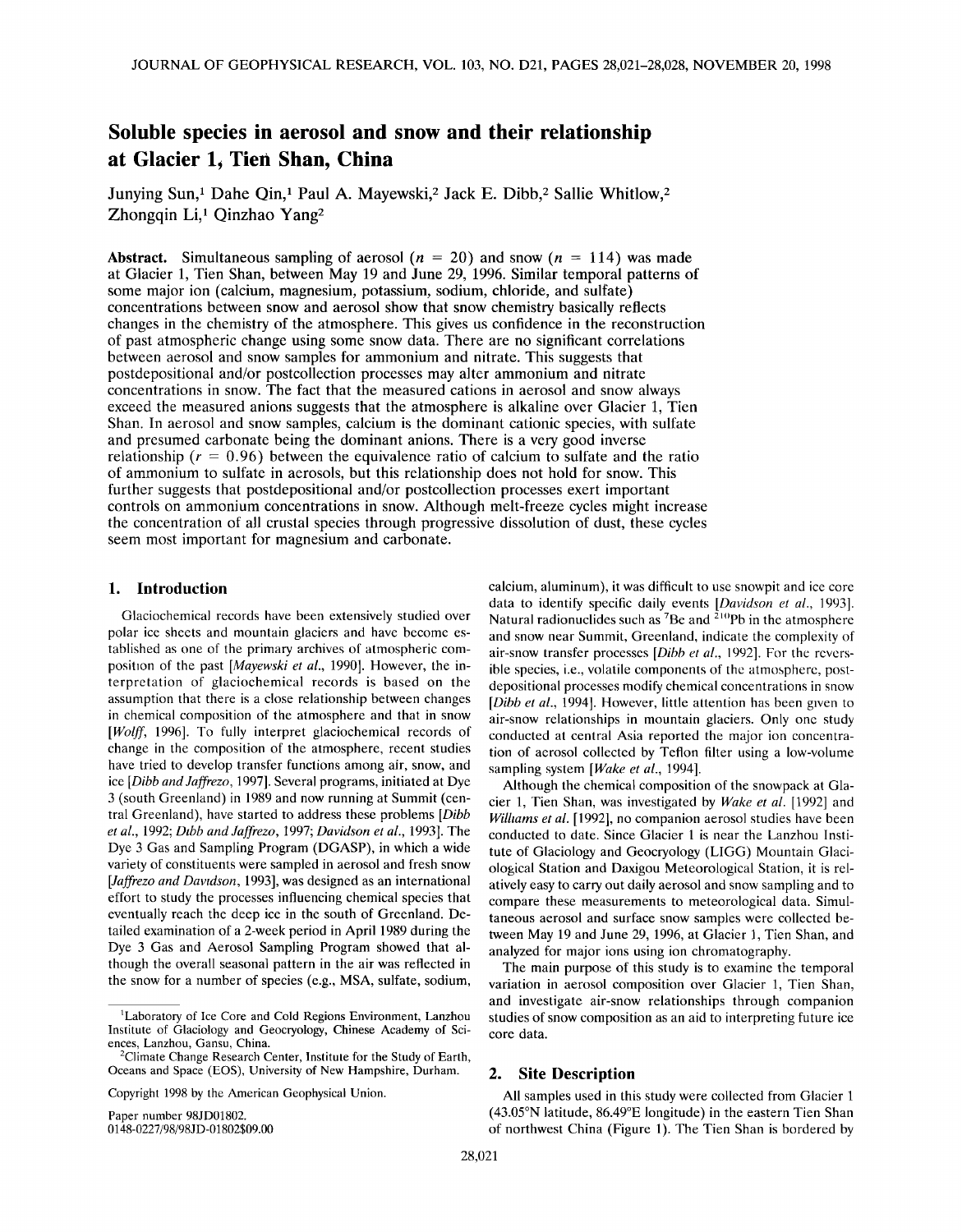

Figure 1. Location map of Glacier 1, Tienshan, and the surrounding deserts [after Wake et al., 1992].

**large deserts on three sides: the Gobi Desert to the east, the Taklamakan Desert to the south, the Junggar, Resk Sary Ishikotran, and Muyum Kum Deserts on the north. These regions experience an inland continental climate. Moisture is derived primarily from the west and north [Li and Xu, 1980]. The study site is located in the Daxigou Valley, at the headwater of the**  Urumqi River,  $\sim$ 50 km southwest of the town of Houxia (Rear **Gorge), which is the site of Yaojin steel mill and a cement plant. Coal and iron are mined in the surrounding hills. Meteorological data from the Daxigou Meteorological Station indicate that up-valley winds predominate in the spring and summer, especially during the afternoon. The weather is usually clear until 1400 (Beijing time), then it is cloudy or snowing during the sampling period (unpublished data).** 

Glacier 1 (area 1.84 km<sup>2</sup>) consists of two branches, sur**rounded by extensive ice free areas. The valley floor is covered by sparse vegetation. Glacier 1 is about 2.5 km away from the Daxigou Meteorological Station, which has been in continuous operation for 38 years.** 

#### **3. Experimental Methods**

# **3.1. Aerosol Sampling**

**Twenty daily aerosol samples were collected during May 19 to June 29, 1996, at 4030 m above sea level (asl) on the eastern branch of Glacier 1. The site is close to the middle of the glacier, just above the equilibrium line and about 150 m away from the steep bedrock slope.** 

Aerosol samples were recovered on  $2 \mu m$ , 47 mm diameter Zefluor Teflon filters (Gelman Sciences<sup>™</sup>) using a 12 V dia**phragm pump powered by solar cells. The mean flow rate was**  1.27 standard cubic meter per hour (m<sup>3</sup> STP/h), yielding a **velocity at the face of the filter of 20.4 cm/s. This velocity is high enough for this kind of filter to have a collection efficiency**  greater than 97% for aerosol particles larger than  $0.035 \mu m$ **[Liu et al., 1984].** 

**The aerosol sampling period was 3-9 hours based on weather conditions. No aerosol samples were collected during snow events. The air volume through the filter was measured by an in-line meter. Pressure and temperature were recorded**  **every hour during the collection period, using a barometer and thermometer calibrated at Daxigou Meteorological Station. Therefore sample volume in standard cubic meters can be obtained using the ideal gas equation. The volume ranges from**  2.28 to 13.6  $\text{m}^3$  STP and averages 6.87  $\text{m}^3$  STP for all aerosol **samples.** 

**Filters were loaded in the field and mounted face down about 1.5 m above the snow surface. After sampling, the filters were removed from the filter holder and put into a cleaned**  airtight plastic container. They were stored at 4<sup>o</sup>C before anal**ysis. When loading or unloading the filters, the operator wore plastic gloves and faced upwind in order to minimize contamination.** 

**All sample and laboratory blank filters were wetted with 200**   $\mu$ L UV-spectroscopy pure methanol (Fluka Chemika), then **extracted with 25 mL Milli-Q water, shaking for about 10 min.** 

**Soluble ions in aerosol samples were analyzed using a Dionex model TM 4000 ion chromatograph. The chromatography conditions were as follows: for cations, CS 12 analytical column, 22 mM MSA eluent, cation self-regenerating suppressor and**  25  $\mu$ L sample loop; for anions, AS11 analytical column, 6.3 mM NaOH eluent, 7.2 mM  $H_2SO_4$  regenerant and 125  $\mu$ L **sample loop.** 

**Major ions were detected in all aerosol samples. Average**  concentrations of five laboratory blanks were (in  $\mu$ eq/L): Na<sup>+</sup>  $(0.43)$ , NH<sup>+</sup>  $(0.08)$ , K<sup>+</sup>  $(0.06)$ , Mg<sup>2+</sup>  $(0.07)$ , Ca<sup>2+</sup>  $(0.48)$ , Cl<sup>-</sup>  $(0.05)$ , NO<sub>3</sub>  $(0.02)$ , and SO<sub>4</sub><sup>2</sup>  $(0.03)$  which were 3-50 times **lower than the concentrations detected in aerosol samples. Reported concentrations have the average laboratory blank value subtracted.** 

#### **3.2. Snow Sampling**

**Fresh snow and surface snow samples were collected near the aerosol-sampling site (about 30 m away from aerosolsampling site). Almost all snow samples were collected at hourly intervals during the aerosol sampling period. The number of snow samples (3-9) was determined by the aerosolsampling period, which was largely controlled by the weather. Fresh snow was collected within 24 hours after the end of snow events. Snow samples were collected in plastic bags using a**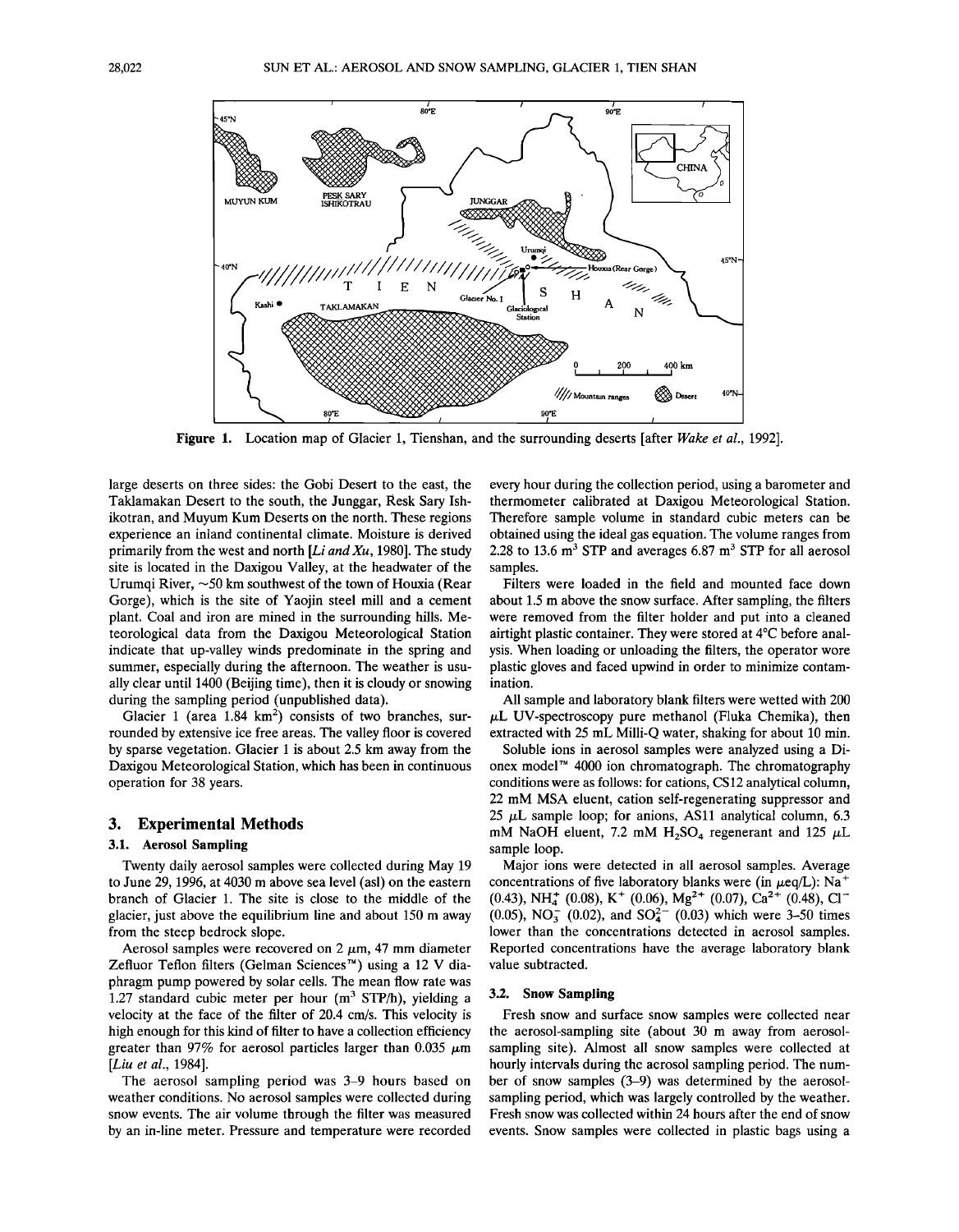|                             | All Samples $(n = 20)$ |        |       | May 19-27 $(n = 6)$ |        |       | June 5-19 ( $n = 7$ ) |        |       | June 24-29 $(n = 7)$ |        |       |
|-----------------------------|------------------------|--------|-------|---------------------|--------|-------|-----------------------|--------|-------|----------------------|--------|-------|
|                             | Average                | Median | s.d.  | Average             | Median | s.d.  | Average               | Median | s.d.  | Average              | Median | s.d.  |
| $Ca2+$                      | 68.15                  | 33.95  | 76.83 | 156.21              | 137.69 | 71.90 | 42.69                 | 23.72  | 44.71 | 8.29                 | 7.96   | 3.41  |
| $NH4+$                      | 14.91                  | 14.54  | 6.78  | 12.20               | 10.82  | 2.88  | 16.58                 | 17.82  | 9.07  | 15.16                | 15.80  | 5.10  |
| $Na+$                       | 10.68                  | 3.37   | 15.99 | 28.30               | 20.16  | 20.28 | 3.90                  | 2.39   | 3.82  | 1.72                 | 1.46   | 1.49  |
|                             | 6.36                   | 3.48   | 6.24  | 13.06               | 12.39  | 4.70  | 4.81                  | 3.30   | 4.99  | 1.10                 | 1.22   | 0.36  |
| $Mg^{2+}$<br>K <sup>+</sup> | 1.47                   | 1.27   | 1.12  | 2.62                | 2.19   | 1.35  | 1.02                  | 0.90   | 0.58  | 0.89                 | 0.84   | 0.43  |
| $SO_4^2$                    | 25.33                  | 24.16  | 15.31 | 40.74               | 38.81  | 12.78 | 21.25                 | 22.20  | 12.89 | 14.17                | 14.10  | 5.27  |
| NO <sub>3</sub>             | 9.82                   | 9.11   | 7.44  | 17.99               | 18.49  | 4.52  | 7.42                  | 6.58   | 6.12  | 4.34                 | 2.96   | 3.39  |
| $Cl^-$                      | 9.94                   | 2.07   | 17.11 | 28.65               | 19.56  | 22.19 | 2.71                  | 0.67   | 3.26  | 0.50                 | 0.51   | 0.41  |
| $\Delta C$                  | 56.47                  | 28.06  | 58.33 | 125.02              | 109.47 | 55.27 | 37.62                 | 19.04  | 35.73 | 8.15                 | 9.71   | 1.37  |
| $\Sigma +$                  | 101.56                 | 63.39  | 98.19 | 212.40              | 186.33 | 94.77 | 69.00                 | 48.49  | 57.99 | 27.17                | 27.28  | 10.45 |
| $\Sigma-$                   | 45.09                  | 35.34  | 39.86 | 87.38               | 76.85  | 39.50 | 31.38                 | 29.45  | 22.26 | 19.01                | 17.57  | 9.07  |

**Table 1. Summary of Soluble Species in Aerosol Samples at Glacier 1, Tien Shan, May 19 to June 29, 1996** 

All concentration in neq/m<sup>3</sup> STP.

 $* \Sigma^+ = [Ca^{2+}] + [NH_4^+] + [Na^+] + [Mg^{2+}] + [K^+]; \Sigma^- = [SO_4^{2-}] + [NO_3^-] + [Cl^-]; \Delta C = \Sigma^+ - \Sigma^-$ .

**plastic scraper. The samples were melted in the field and transferred into precleaned containers, which were rinsed 3 times by sample aliquot, for transport to LIGG where they were frozen for storage. Because of logistic constraint, all snow samples melted again during transport to New Hampshire where they were refrozen for the second time. Both aerosol and snow samples were analyzed in the laboratory of the Climate Change Research Center at the University of New Hampshire.** 

## **4. Results**

## **4.1. Soluble Species in Aerosols**

**A summary of the analytical data for soluble major ions**   $(Na^+, NH_4^+, K^+, Mg^{2+}, Ca^{2+}, Cl^-, NO_3^-$ , and  $SO_4^{2-}$ ) of inter**cst measured in the aerosol samples is presented in Table 1. To show more clearly the temporal variations in the aerosol ionic 0**  concentrations, samples are divided into three time periods coinciding with collection times, for example, May 19-27, June 5-19, and June 24-29. Average concentrations during three periods are presented in Table 1. **5-19, and June 24-29. Average concentrations during three**  periods are presented in Table 1.<br>The average aerosol loading (total cations and anions mea- $\frac{g}{z}$   $\frac{40}{z}$ 

The average aerosol loading (total cations and anions measured) was 147.8 neq/m<sup>3</sup> STP. The total cations measured  $(\Sigma^+ = Na^+ + NH_4^- + K^+ + Mg^{2+} + Ca^{2+})$  are about twice  $\frac{30}{2}$ that of the total measured anions  $(\Sigma^- = \text{Cl}^+ + \text{NO}_3^- + \text{SO}_4^2)$ .  $Ca^{2+}$ ,  $SO_4^{2-}$ , and NH<sub>4</sub><sup>+</sup> are the dominant ions in the aerosol, **accounting for more than 70% of total aerosol loading. It is**  noteworthy that no measure of  $H^+$  or  $HCO<sub>3</sub><sup>-</sup>/CO<sub>3</sub><sup>-</sup>$  was made **on our samples.** 

Pairwise correlations among Na<sup>+</sup>, K<sup>+</sup>, Ca<sup>2+</sup>, Mg<sup>2+</sup>, Cl<sup>-</sup>,

**NO<sub>3</sub>, SO<sub>4</sub><sup>-</sup> are all significant at the**  $p = 0.001$  **confidence**  $\frac{2}{3}$ **<br>
<b>Table 2.** Correlation Coefficients Between Soluble Species<br>
in Aerosol Collected at Glacier 1. Tienshan, May 19 **Table 2. Correlation Coefficients Between Soluble Species in Aerosol Collected at Glacier 1, Tienshan, May 19 to June 29, 1996** 

|                           | $Na+$   | NH <sub>4</sub> | $K^+$ | $Mg^{2+}$ | $Ca^{2+}$ | $Cl^-$ | $NO_{2}^{-}$ |
|---------------------------|---------|-----------------|-------|-----------|-----------|--------|--------------|
| NH <sub>4</sub>           | $-0.18$ |                 |       |           |           |        |              |
| $K^+$                     | 0.92    | 0.07            |       |           |           |        |              |
| $\frac{Mg^{2+}}{Ca^{2+}}$ | 0.85    | $-0.04$         | 0.82  |           |           |        |              |
|                           | 0.91    | $-0.09$         | 0.84  | 0.97      |           |        |              |
| $Cl^-$                    | 0.95    | $-0.21$         | 0.8   | 0.84      | 0.94      |        |              |
|                           | 0.76    | 0.24            | 0.81  | 0.91      | 0.9       | 0.76   |              |
| $NO_3^-$<br>$SO_4^{2-}$   | 0.83    | 0.3             | 0.86  | 0.89      | 0.91      | 0.82   | 0.96         |

Sample number is 20, if  $r > 0.679$ , the correlation is significant at  $p = 0.001$ .

level. There is no correlation among these species and  $NH<sub>4</sub><sup>+</sup>$ . **All correlation coefficients are shown in Table 2.** 

**The statistical data presented in Tables 1 and 2 provide only a general indication of the chemical characteristics of the aerosol samples collected during May-June 1996. Significant differences in chemical composition were detected over the 6-week sampling period. Figures 2a-2d show atmospheric concentrations of soluble ionic species from filters collected at** 



**Figure 2.** Concentrations of soluble species in aerosol sam-<br>ples collected at Glacier 1. Tien Shan: (a)  $K^+$ ,  $Mg^{2+}$ ,  $Ca^{2+}$ ; (b) ples collected at Glacier 1, Tien Shan: (a)  $K^+$ ,  $Mg^{2+}$ ,  $Ca^{2+}$  $Na^+$ , Cl<sup>-</sup>; (c) NO<sub>3</sub>, SO<sub>4</sub><sup>-</sup>; (d) NH<sub>4</sub><sup>+</sup>; (e) precipitation.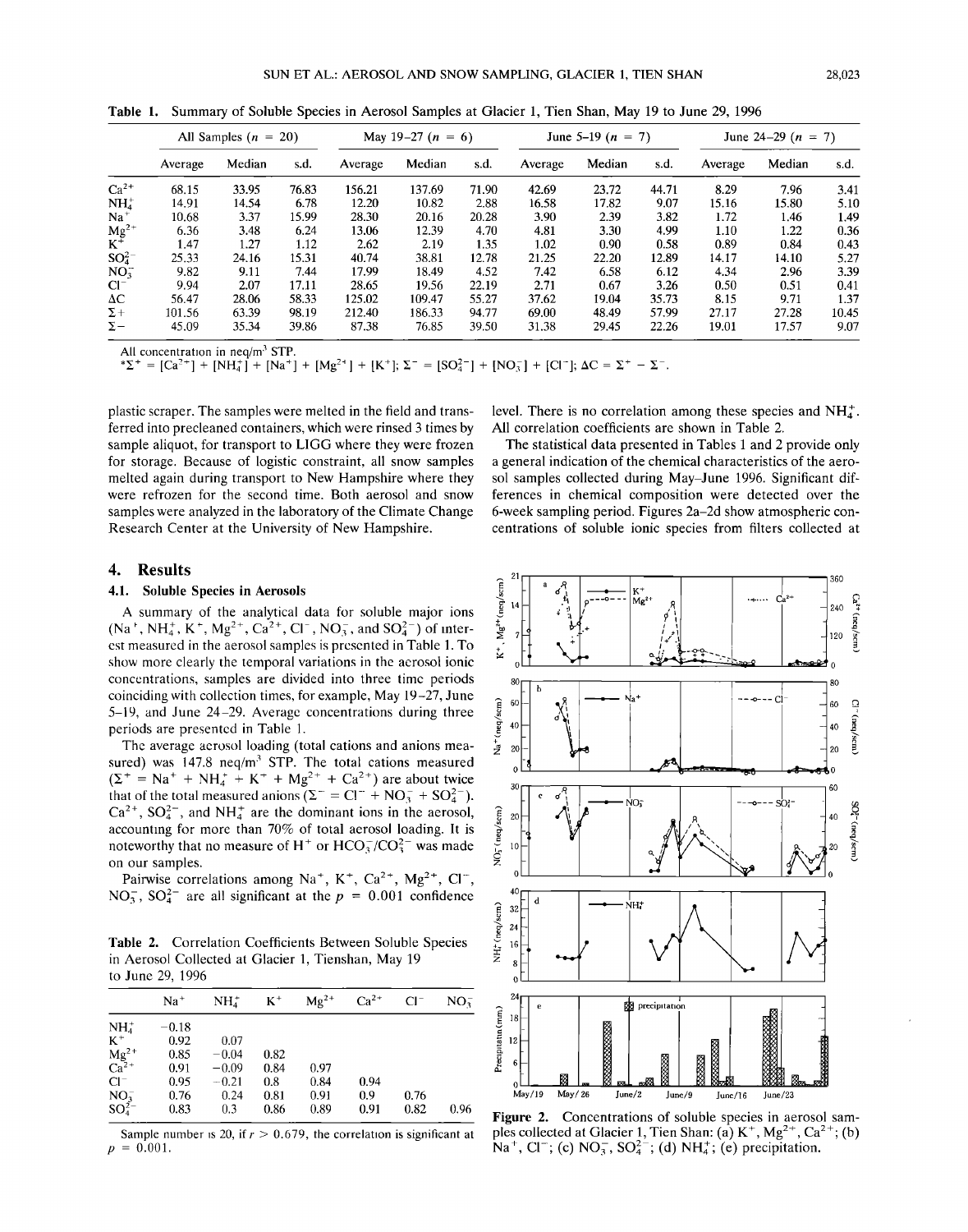

**Figure 3.** Relationship between  $NH_4^+/SO_4^{2-}$ , and  $Ca^{2+}/SO_4^{2-}$ **in aerosol samples collected at Glacier 1, Tien Shan.** 

**Glacier 1. For comparison, precipitation amount is presented in Figure 2e. On the basis of their similar patterns we grouped**  chemical species into three categories: (1)  $Ca^{2+}$ ,  $Mg^{2+}$ ,  $K^+$ (Figure 2a), Na<sup>+</sup>, C<sup> $-$ </sup> (Figure 2b); (2) NO<sub>3</sub>, SO<sub>4</sub><sup>2</sup> (Figure 2c); (3)  $NH<sub>4</sub><sup>+</sup>$  (Figure 2d). Despite the slight increase of  $NH<sub>4</sub><sup>+</sup>$  the **concentration of all species in aerosol decreased from May to**  June (Figure 2). The concentrations of Ca<sup>2+</sup>, Mg<sup>2+</sup>, Na<sup>+</sup>, Cl<sup>-</sup> **decreased faster from May 19-27 to June 5-19 than from June**  5-19 to June 24-29. Compared to the rapid decrease of  $Ca^{2+}$ ,  $Mg^{2+}$ , Na<sup>+</sup>, Cl<sup>-</sup>, the decrease was slower for NO<sub>3</sub> and SO<sub>4</sub><sup>-</sup> **However, year-round sampling is needed in this region to characterize temporal trends.** 

**It is interesting that the equivalence ratio of ammonium to sulfate shows a very good inverse relationship to the equivalence ratio of calcium to sulfate (Figure 3). The correlation**  coefficient between the two ratios is  $0.96$  ( $p = 0.001$ ). Av**erage equivalence ratios of ammonium to sulfate are 0.33, 0.86, 1.08 in May 19-27, June 5-19, June 24-29, respectively, while the corresponding values for the equivalence ratio of calcium to sulfate are 3.71, 1.72, 0.59, respectively.** 

#### **4.2. Soluble Species in Snow**

**Fresh and surface snow samples collected during the aerosol sampling period were analyzed for major ions. All snow samples were collected near the aerosol sampling site. The concentration of surface snow presented here is a mean value of the snow samples collected on any particular day.** 

**It is noteworthy that snow samples were melted twice before analysis. It has been suggested that melt-freeze cycles can increase the concentration of calcium, magnesium, and acidneutralizing capacity (ANC) in the samples because of the dissolution of dust [Williams et al., 1992]. Ammonium concentrations are questionable when samples have been melted before analysis. So, it is possible that postcollection processes altered the ionic concentrations in the snow samples.** 

**Table 3 compares the mean concentration of the major ions** 

**Table 4. Coefficient Between Soluble Species in Surface Snow Collected at Glacier 1, TienShan, May 19 to June 29, 1996** 

|                                         | $Na+$   | NH <sub>4</sub> | $K^+$   | $Mg^{2+}$ | $Ca2+$  | $Cl^-$  | NO <sub>3</sub> |
|-----------------------------------------|---------|-----------------|---------|-----------|---------|---------|-----------------|
| $Na+$                                   |         |                 |         |           |         |         |                 |
| $NH4+$                                  | $-0.21$ |                 |         |           |         |         |                 |
| $K^+$                                   | 0.75    | $-0.34$         |         |           |         |         |                 |
|                                         | 0.59    | $-0.44$         | 0.89    |           |         |         |                 |
| $\frac{\text{Mg}^{2+}}{\text{Ca}^{2+}}$ | 0.72    | $-0.42$         | 0.96    | 0.92      |         |         |                 |
| $Cl^-$                                  | 0.99    | $-0.22$         | 0.73    | 0.59      | 0.73    |         |                 |
| $NO_3^-$                                | $-0.25$ | 0.77            | $-0.41$ | $-0.42$   | $-0.41$ | $-0.23$ |                 |
| $SO_4^{2-}$                             | 0.89    | 0.13            | 0.63    | 0.42      | 0.56    | 0.87    | 0.07            |
|                                         |         |                 |         |           |         |         |                 |

Sample number is  $20, r > 0.561$ , the correlation is significant at  $p =$ **0.01.** 

**in our samples with snowpack samples from Glacier 1 [Wake et al., 1992; Williams et al., 1992]. The concentrations of magnesium and calcium in our samples are higher than those reported in previous studies. However, the concentration of other major ion species are comparable to those in previous studies. This may be explained by the fact that our samples are surface snow from the spring to summer period, while the comparison data are snowpits that include winter to spring snow. During the study period, especially in May, there are a lot of visible particles in the surface snow. Compared to previous studies, magnesium seems much more enriched than other species in our snow samples. Perhaps melt-freeze cycles have a greater influence on magnesium dissolution than other species. However, high values of magnesium and calcium do reflect high-dust flux to the snow surface.** 

**Linear regression analysis between water soluble species from the snow samples shows that sodium and chloride are**  highly correlated  $(r = 0.99)$ . Calcium is correlated very well with magnesium and potassium  $(r = 0.92, 0.96)$ . All of the **coefficients are shown in Table 4. The strong inverse relationship seen in the aerosol samples between the equivalence ratios of ammonium to sulfate and of calcium to sulfate does not show up in snow samples. This suggests that postdeposition and/or postcollection processes may alter ammonium concentrations in the snow samples.** 

#### **5. Discussion and Conclusions**

#### **5.1. Potential Artifacts in Aerosol Samples**

**Earlier studies [Pierson et al., 1976; Lipfert, 1994] have reported artifacts during aerosol sampling using either filter pack or denuder methods. Because of advantage in handling and costs, the filter pack is more frequently used than denuders. In the filter pack, the air is drawn though an assemblage of filter** 

**Table 3. Mean Ion Concentrations and Standard Deviation in Snow Samples Collected at Glacier 1, Tienshan** 

|           | $Na+$ | $NH_{4}^{+}$ | $K^+$ | $Mg^{2+}$ | $Ca2+$ | $Cl^-$ | NO <sub>2</sub> | $SO_4^{2-}$ | ΔC    | Reference              |
|-----------|-------|--------------|-------|-----------|--------|--------|-----------------|-------------|-------|------------------------|
| Mean s.d. | 45.7  | nd           | 1.2   | 9.3       | 86.9   | 13.9   | 4.0             | 31.9        | 93.4  | Wake et al. [1992]     |
|           | 85.9  | nd           | 1.3   | 11.1      | 98.4   | 21.2   | 3.5             | 53.0        | 141.3 |                        |
| Mean s.d. | 9.7   | nd           | 1.2   | 5.9       | 52.5   | 9.9    | 5.7             | 16.2        | 50.2  | Williams et al. [1992] |
|           | 4.1   | nd           | 0.8   | 1.8       | 15.8   | 3.6    | 1.7             | 5.0         | 14.6  |                        |
| Mean s.d. | 12.4  | 4,4          | 3.4   | 53.4      | 147.5  | 12.3   | 2.3             | 9.8         | 196.8 | this work              |
|           | 21.0  | 4.2          | 3.4   | 73.7      | 183.7  | 22.1   | 2.2             | 10.0        | 249.6 |                        |

All concentration in  $\mu$ eq/L.

**\*nd, no data available.**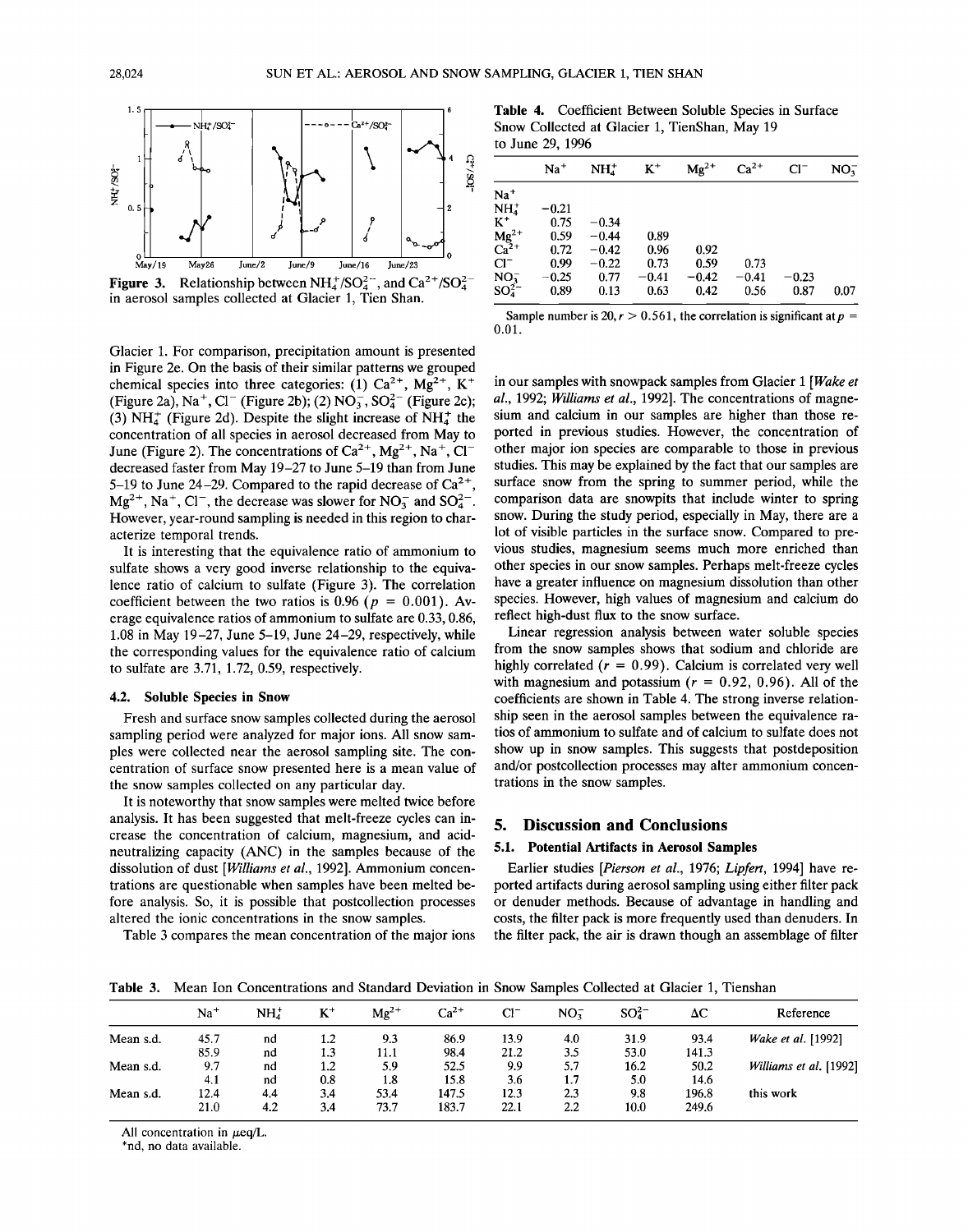(e.g., HNO<sub>3</sub> on nylon, NH<sub>3</sub> on acid-impregnated filters). How**ever, The denuder method, which is to collect gaseous components of interest first and then the particles, is believed to give the best separation of the gas and particles. 5.1.1. Ammonium artifacts. Anderson et al. [1994] con-**

ducted measurements of gaseous ammonia (NH<sub>2</sub>) and particulate ammonium  $(NH_4^+)$  by denuder and filter pack methods at five locations in Denmark. The NH<sup>+</sup> determination by the two methods was, in general, found to be in good agreement. An**lauf et al. [1985] reported there were no significant difference between the tungstic acid denuder and the filter pack methods in measuring particulate ammonium in southwestern Ontario during June 1-14, 1982.** 

**5.1.2. Sulfate artifacts. Only positive artifacts have been**  reported resulting from the conversion of  $SO_2$  to  $SO_4^{2-}$  [Pier**son et al., 1976; Lipfert et al., 1994]. Pierson et al. recommended the Teflon filter and p H-neutral quartz fiber which yielded**  substantially less  $SO_4^{2-}$  artifacts. *Appel et al.* [1984] reported that quartz and Teflon filters collected very low levels of SO<sub>2</sub>. **Harrison and Kitto [1990] reported, for particulate sulfate, that the denuder and filter pack method correlated very well.** 

**5.1.3. Nitrate artifacts. Unlike sulfate, nitrate artifacts can be positive and negative in the filter pack methods. Appe! et al. [1979, 1980] compared nitrate collection on different types of filters and concluded that Teflon filters minimize artifact nitrate formation. Mulawa and Cadle [1985] compared the denuder penetration method, denuder difference method, and filter pack for nitric acid and particulate nitrate. Both the denuder difference and the penetration method show signifi**cant reductions in HNO<sub>3</sub> and particulate nitrate artifacts com**pared to the filter pack technique. However, Harrison and Kitto [1990] reported that the filter pack gives a lower measure of**  particulate  $NO<sub>3</sub><sup>-</sup>$  compared to the denuder method, but the **differences are small. So the use of the filter pack method and its restrictions demand an individual investigation of the sampling site. Wake et al. [1994] collected aerosol at central Asia using the same low-volume sampling system as this study. The atmospheric environment at Mount Geladandong and Meikuang Glacier (two of their sampling sites) is similar to**  that in the study area. They suggest that the  $HNO<sub>3</sub>$  deposition **did not influence nitrate concentrations for 47 mm Teflon filters, while nitrate may be lost from 90 mm Teflon filters. In our aerosol samples, 47 mm Teflon filters were used through the sampling period. Although Teflon filters have low blank**  and minimal retention of gaseous species such as SO<sub>2</sub> and **HNO3 [Appe! et al., 1984], there might have been some loss of nitrate by decomposition of NH4NO3; therefore the nitrate concentration reported here should be regarded as lower limit of true atmospheric concentration [Shrestha et al., 1997], and sulfate and ammonium concentrations were not subject to any significant artifacts.** 

### **5.2. Relationship Between Aerosol Ionic Concentration and Precipitation**

**Weather conditions had an effect on the aerosol ionic concentration in the study area during the sampling period. Generally, the weather at the study site is clear until 1400, then it is cloudy or snowing. Wet deposition is an effective mechanism for the removal of aerosols, especially in the size range of**   $0.1-10 \mu m$  [*Barrie*, 1985]. Therefore it is expected that low **aerosol ionic concentrations will be measured following snow** 





**Figure 4. Relative contribution of soluble species to total ionic charge in aerosols collected during May 19 to June 29, Tien Shan.** 

**events, as is the case for May 24 and June 5 but not for June 27 (Figure 2). Concentrations were lower on June 27, then increased on the following two days although there was little snow, because of less scavenging of atmospheric constituents. Therefore it seems that precipitation events must exceed an intensity threshold in order to exert an important influence on the temporal variation in the aerosol ionic concentrations. Aerosol ionic concentrations appear to steadily increase on the following clear days such as May 25, 26, and June 6. Unfortunately, the data set is too small to make a definitive conclusion. In addition, aerosol ionic concentrations are affected by many processes, including upwind chemical processes, removal of wet and dry deposition, and variability in source regions. To understand which process is important for aerosol ionic concentration in the study area, year-round meteorological data and more detailed aerosol sampling, such as daily or weather dependent sampling, is necessary.** 

# **5.3. Soluble Species in Aerosols and Their Sources**

**To compare the relative contribution of each species to the**  aerosol loading, the percentage of total ionic charge  $(=2\Sigma +)$ **was calculated on a sample-by-sample basis, then averaged (Figure 4). AC is the excess of cations relative to anions (Table**  1). In general,  $Ca^{2+}$ , NH<sub>4</sub>,  $\Delta C$ , and  $SO_4^{2-}$  are the dominant ions in aerosol samples.  $Ca^{2+}$ , NH<sub>4</sub>,  $\Delta C$ , and  $SO_4^{2-}$  accounted **for 27, 16, 23, and 18% of the total ionic charge in the aerosols,**  respectively. In the May 19-27 period,  $Ca^{2+}$  comprised 37% of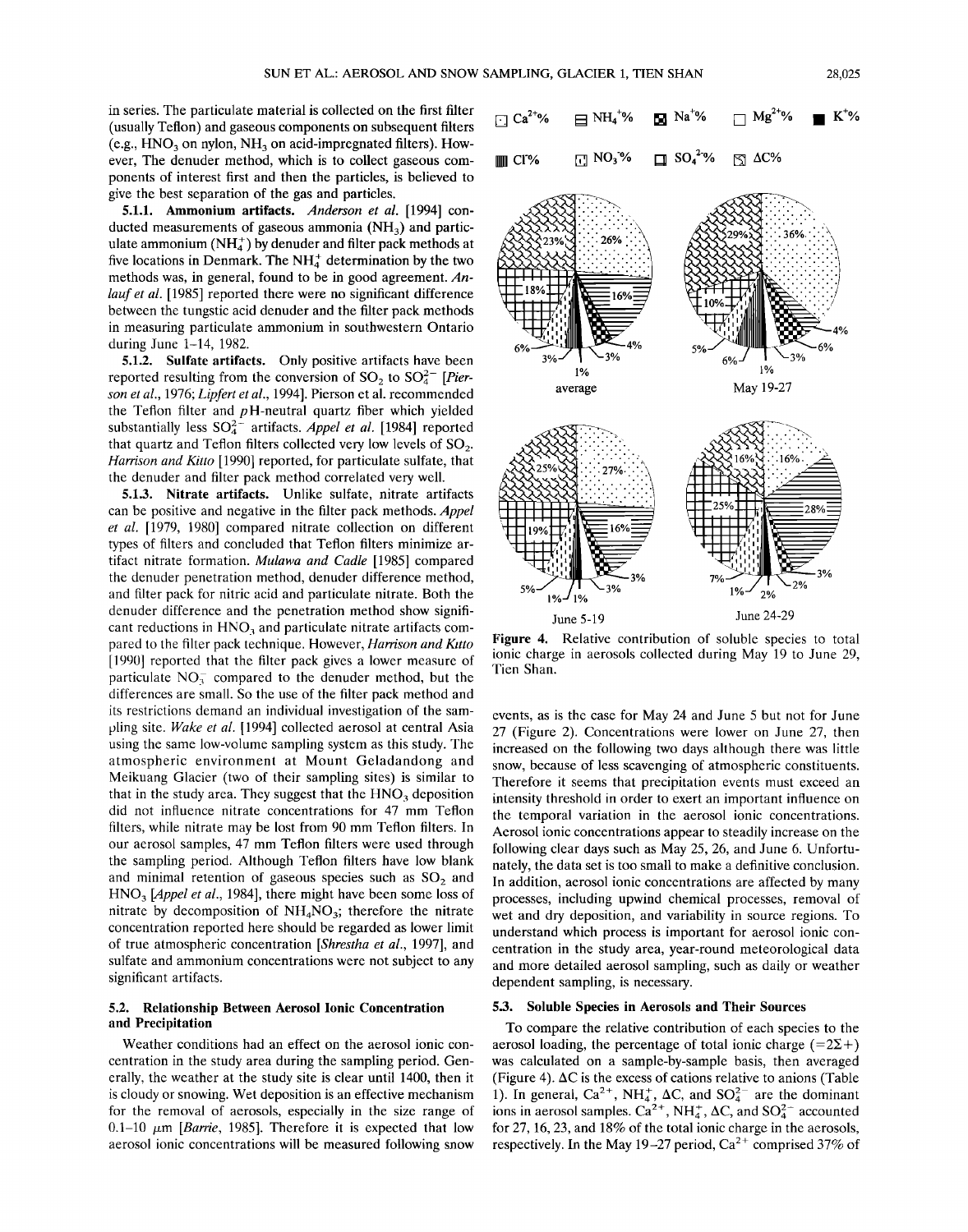the total ionic charge, and the next major cation was Na<sup>+</sup> (6%), while  $\Delta C$  and  $SO_4^{2-}$  comprised 29 and 10% of the total ionic charge. In the June 5–19 period,  $Ca^{2+}$ , NH<sub>4</sub>,  $\Delta C$ , and **SO42- represented almost the same percentage (about 20%) of**  the total ionic charge. In the June 24–29 period,  $NH_4^+$ ,  $SO_4^{2-}$ ,  $Ca<sup>2+</sup>$ , and  $\Delta C$  accounted for 28, 26, 15, and 14% of the total **ionic charge, respectively. Wake et al. [1992] suggested that AC was primarily carbonate/bicarbonate. Therefore aerosols were**  dominated by  $Ca^{2+}$ ,  $HCO<sub>3</sub><sup>-</sup>/CO<sub>3</sub><sup>2-</sup>$  (dust) in May and by  $Ca^{2+}$ ,  $HCO_3^-/CO_3^{2-}$ , NH<sub>4</sub><sup>+</sup>, SO<sub>4</sub><sup>2-</sup> (dust and secondary aerosol) in **June. Dust storm activity occurs in China from mid-February to late May with a strong maximum in late April to early May [Merrill et al., 1989]. Thus concentration changes in our aerosol samples appear to reflect changes in the atmospheric dust loading.** 

As seen from Figures 2a and 2b,  $Ca^{2+}$ ,  $Mg^{2+}$ ,  $K^+$ ,  $Na^+$ ,  $Cl^$ **have very similar patterns during the study period suggesting**  that they may have common source areas.  $Na<sup>+</sup>$  and  $Cl<sup>-</sup>$  in the **Tien Shan represent an input of Na and C1 rich dust originating from the extensive evaporite deposits in the arid regions surrounding these mountain ranges [Wake et al., 1990]. Potassium is probably also derived from these evaporites, because it is chemically similar to sodium. Further, sodium, chloride and potassium show very high correlations with calcium and magnesium (Table 2). Calcium and magnesium are accepted proxies for dust [Wolff, 1996; Mayewski et al., 1993]. As for the sources of nitrate and sulfate, both Wake et al. [1990] and Williams et al. [1992] reported that terrestrial dusts, originating from the extensive arid regions of central Asia, are a source of nitrate and sulfate in Tien Shan snow. Anthropogenic emissions contribute in part to the observed high levels of sulfate in Tien Shan snow because of the location of Glacier 1 adjacent to the industrial city of Urumqi.** 

**As seen in Figures 2a-2c, although the general variability for the first two categories are similar, the relative amplitudes are different. If nitrate and sulfate were derived from dust, they would probably have similar patterns to calcium, and magnesium, especially during periods with high dust. However, the amplitudes of nitrate and sulfate concentration variation are much smaller than those of the first group. This suggests that anthropogenic emissions are a more important source for both nitrate and sulfate than crustal dust during spring and early summer. Under an alkaline atmospheric environment, gaseous**   $H_2SO_4$  and HNO<sub>3</sub> can be absorbed on the surface of mineral **particles and react to form salts [Mamane and Gottlieb, 1992; Mamane et al., 1992]. This may be the reason that sulfate and nitrate have a significant correlation with calcium, magnesium, potassium, sodium, and chloride. In some cases the equivalence ratio of ammonium to sulfate exceeds 1 (Figure 3), per**haps resulting from the presence of NH<sub>4</sub>NO<sub>3</sub> [*Warneck*, 1988].

**Variation in ammonium (Figure 2d) is different from those of other species in Figures 2a-2c. It does not show clear trends during the study period. Large-scale transport of ammonium seems unlikely because ammonia has a relatively short lifetime due to its heterogeneous conversion and atmospheric deposition processes [Stedman and Shetter, 1983]. The potential sources for ammonia which exist in this region are biomass burning, livestock, and soil emissions resulting from the use of**  nitrogen fertilizers (e.g.,  $NH_4NO_3$ ,  $(NH_4)_2SO_4$ ,  $(NH_2)_2CO$ ).

**The equivalence ratio of ammonium to sulfate shows a strong inverse relationship to that of calcium to sulfate. The inverse relationship between the equivalence ratio of ammonium to sulfate and of calcium to sulfate also appears in the**  **Hidden Valley aerosols [Shrestha et al., 1997]. This may be explained by the fact that some of the sulfate is associated with mineral particles and another part with ammonium. When dust is the dominant aerosol, the sulfate associated with dust has a large contribution to the total sulfate in aerosol. Hence the equivalence ratio of ammonium to sulfate is lower with an increase of dust or a higher ratio of calcium to sulfate. When secondary aerosol and dust are both dominant in aerosols, sulfate associated with ammonium is much more important to the total sulfate in the aerosol, thus the ratio of calcium to sulfate decreases with the increase of secondary aerosol.** 

**Since ammonium and sulfate are the major soluble components of tropospheric aerosols [Gorzelska et al., 1994; Warneck, 1988], more attention has been paid to these species and their ratio. Warneck [1988] suggests that ammonium and sulfate**  exist mainly as  $NH_4HSO_4$  and  $(NH_4)_2SO_4$  in the continental **aerosol, based on the equivalence ratio of ammonium to nonsea-salt sulfate (range from 0.5 to 1). Barrie et al. [1990] demonstrated that Arctic airborne sulfates are mainly associated**  with NH<sub>4</sub>HSO<sub>4</sub> and H<sub>2</sub>SO<sub>4</sub>. Shrestha et al. [1997] suggest that ammonium exists mainly as NH<sub>4</sub>HSO<sub>4</sub>, based on the mean **equivalence ratio of ammonium to sulfate of 0.69 found in the generally basic or slightly acidic aerosols collected in Hidden Valley, Nepal. Ammonium was well correlated with sulfate in that study.** 

**Extreme care should be taken in explaining the association between ammonium and sulfate using the ratio of these two species. For our aerosol samples, the equivalence ratio of ammonium to sulfate is different in the samples collected in May 19-27 (0.33), June 5-19 (0.86), and June 24-29 (1.08). It has been suggested that ammonia is the dominant atmospheric**  gaseous base available for neutralizing H<sub>2</sub>SO<sub>4</sub> and HNO<sub>3</sub> **[Whitlow et al., 1994]. Besides ammonia, continental-source calcium carbonate and marine-source sea salt are believed to be able to neutralize the acidity of the atmosphere [Silvente**  and Legrand, 1993]. It seems unlikely that H<sub>2</sub>SO<sub>4</sub> would be an **important constituent in our aerosol samples because the samples are alkaline. However, the equivalence ratio of ammonium to sulfate does not allow us to discriminate between**   $NH<sub>4</sub>HSO<sub>4</sub>$  or  $(NH<sub>4</sub>)$ ,  $SO<sub>4</sub>$  as the dominant ammonium species **in the aerosol. As mentioned above, the aerosol is dominated by dust in May, with more even distribution between dust and secondary aerosol in June. The ratio is only an estimate for the relative contribution of secondary aerosol to the aerosol loading.** 

#### **5.4. Aerosol-Snow Relationship**

**Scavenging ratios were calculated using snow and aerosol**  data according to the relationship  $w = \rho_a C_s/C_a$ , where  $C_s$  is concentration in snow (ng  $g^{-1}$ ),  $C_a$  is concentration in air (ng  $m^{-3}$ ), and  $\rho_a$  is density of air (g m<sup>-3</sup>). Large values of w **suggest efficient scavenging of this species by snow [Davidson et al., 1985]. Because no aerosol samples were collected during the snow events, we use the aerosol sample from the day before each snow event and the first snow sample collected after the event to calculate the scavenging ratio. Because the ammonium concentration in snow is questionable, nitrate concentration in aerosol may be lower than the true value, ammonium and nitrate data were excluded from the analysis. Mean values of scavenging ratios at Tien Shan are compared to results from previous studies in Table 5.** 

**Values of scavenging ratios for sodium, potassium, magnesium, calcium, chloride, and sulfate are consistent with values**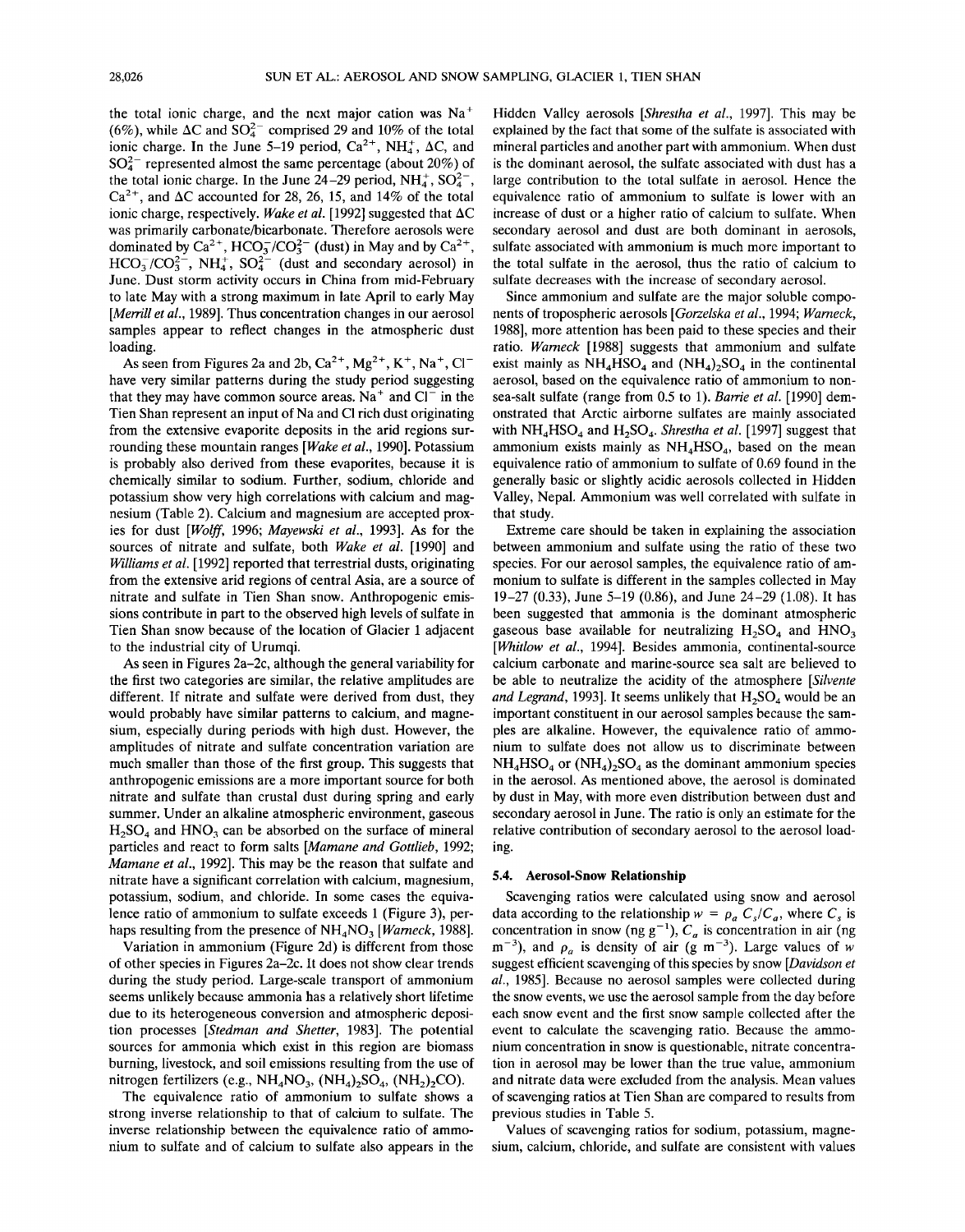| $Na+$           | $\mathbf{K}^+$ | $Mg^{2+}$       | $Ca2+$          | $SO_4^{2-}$                  | Location                                                  | Reference                                                                  |
|-----------------|----------------|-----------------|-----------------|------------------------------|-----------------------------------------------------------|----------------------------------------------------------------------------|
| $2000 \pm 1200$ | $1200 \pm 620$ | $1800 \pm 1100$ | 2400            | $180 \pm 120$<br>1000<br>500 | Dye 3, Greenland<br>Dye 3, Greenland<br>Summit, Greenland | Davidson et al. [1985]<br>Davidson et al. [1993]<br>Silvente et al. [1993] |
| $1880 \pm 2200$ | $1270 \pm 930$ | $2680 \pm 2400$ | $2150 \pm 2170$ | $550 \pm 140$                | Tien Shan                                                 | this work                                                                  |

**Table 5. Comparison of Scavenging Ratios From Different Locations** 

**from previous studies. The high standard deviation of scavenging ratios shows that these ratios vary widely, which is consis**tent with the results based on <sup>7</sup>Be and <sup>210</sup>Pb over the Dye 3 **Gas and Aerosol Sampling Program year [Dibb et al., 1992].** 

**Although it is difficult to interpret these scavenging ratios quantitatively, some order-of-magnitude comparisons may offer useful information about scavenging mechanisms [Davidson et al., 1993]. Compared with the scavenging ratio of sulfate, the higher ratios for sodium, potassium, magnesium, and calcium suggest higher scavenging efficiency in snow. The lower scavenging ratio of sulfate seems to suggest that most of sulfate is in smaller particles.** 

**The soluble species in simultaneous aerosol and surface snow samples show similar patterns (Figure 5). Their corre-**



**Figure 5. Temporal variations of soluble species in aerosol samples and snow samples.** 

**sponding correlation coefficients between aerosol and snow samples are 0.91, 0.95, 0.91, 0.79, 0.76, and 0.63 for calcium, sodium, chloride, potassium, magnesium, and sulfate, respectively, which are significant at the 95% confidence level. This suggests that the concentrations of most species, especially calcium, sodium, and chloride, in snow reflect changes in atmospheric composition. This finding gives us confidence in the reconstruction of past atmosphere change using some snow data, although postdepositional processes can alter the records of snow to some extent.** 

**For ammonium and nitrate the concentration in the atmosphere is composed of gaseous ammonia and particulate am**monium, and gaseous HNO<sub>3</sub> and particulate nitrate. Legrand **and Mayewski [1997] pointed out that the situation is more complex for the species present in the gas phase in the atmosphere than for particulates because they sometimes interact strongly with ice. Postdepositional processes have been ob**served in studies of HNO<sub>3</sub> [Mayewski and Legrand, 1990; Yang **et al., 1995] and HC1 [De Angelis and Legrand, 1995]. Concentrations in snow for these species may not clearly reflect atmospheric signals [Legrand et al., 1996]. Postdepositional processes maybe exert an important control on the concentration of nitrate in snow. So future long-term investigation should collect gas, aerosol, fresh snow simultaneously, and take some measure to guarantee the quality to make studies more valuable, including empoying different sampling methods, minimizing the contamination, keeping the snow sample frozen, using meteorological data, etc.** 

**Acknowledgments. This work was supported by the State Committee of Science and Technology of China (Climbing Project 95-YU-40), the Chinese Academy of Sciences (CAS) (the Great Project of CAS KZ-951-A1-402), and the National Natural Foundation of China (grants 49571020, 49501004), and is also a part of the cooperative project between Lanzhou Institute of Glaciology and Geocryology, CAS, and Climate Change Research Center at the University of New Hampshire. The authors would like to express gratitude to Ren Jiawen for his valuable suggestions and to M. Twinkler, C. P. Wake, and all graduate students in the Climate Change Research Center for their help.** 

#### **References**

- **Anderson, H. V., and M. F. Hovmand, Measurement of ammonia and ammonium by denuder and filter pack, Atmos. Environ., 28, 3495- 3512, 1994.**
- **Anlauf, K. G., et al., A comparison of three methods for measurement of atmospheric nitric acid and aerosol nitrate and ammonium, 1985.**
- **Appel, B. R., S. M. Wall, Y. Tokiwa, and M. Haik, Interference effects in sampling particulate nitrate in ambient air, Atmos. Environ., 13, 319-325, 1979.**
- **Appel, B. R., Y. Tokiwa, and M. Haik, Sampling of nitrates in ambient air, Atmos. Environ., 15, 283-289, 1980.**
- **Appel, B. R., Y. Tokiwa, M. Haik, and E. L. Kothny, Artifact particulate sulfate and nitrate formation on filter media, Atmos. Environ., 18, 409-416, 1984.**
- **Barrie, L. A., Atmospheric particles: Their physical and chemical char-**